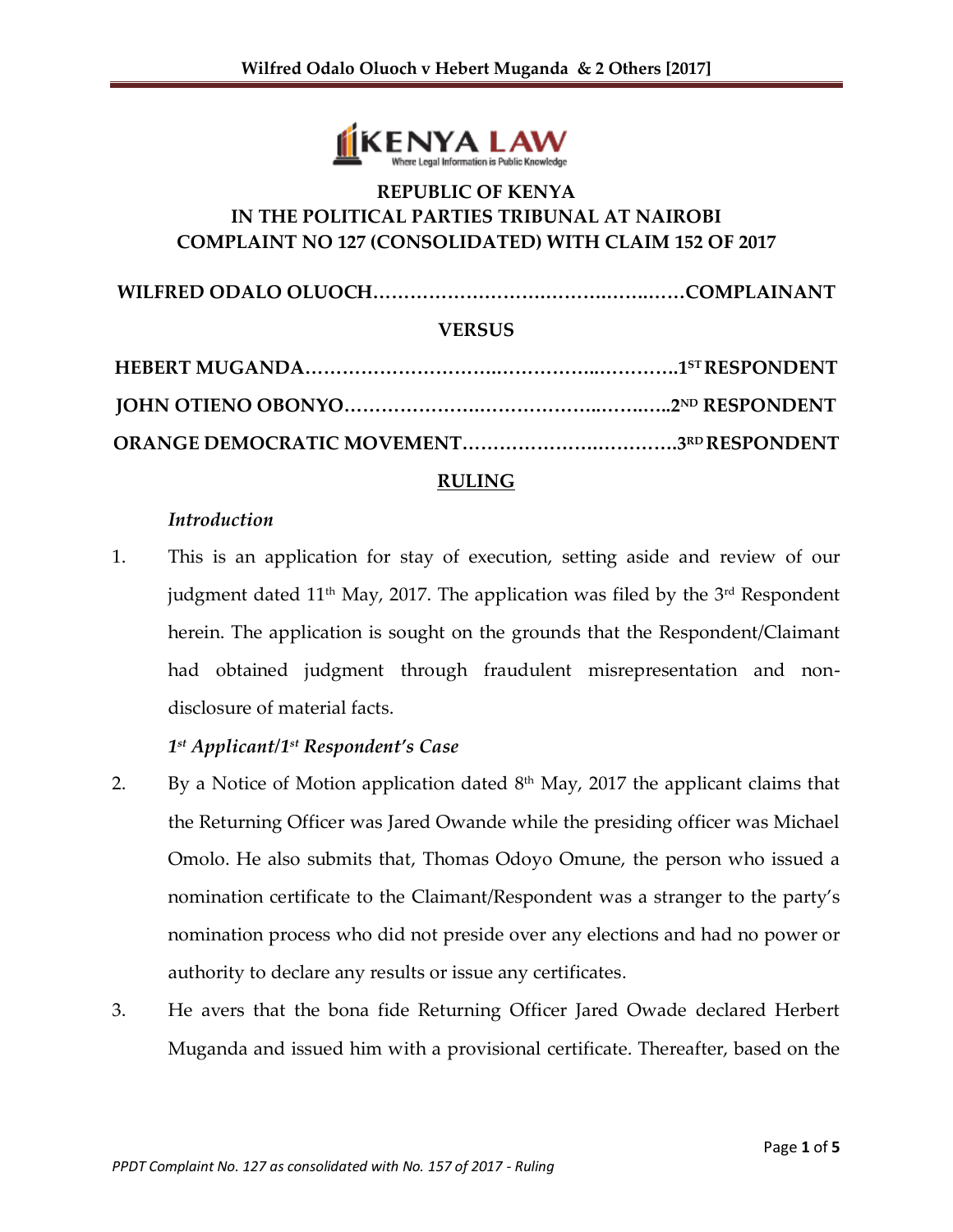declaration by the Returning Officer, the 3rd Respondent issued him with a nomination certificate.

4. Other candidates issued with certificates based on the declaration of the Returning Officer were Ali Ginchu (Kiamaiko Ward); Geoffrey Ngereza (Mlango Kubwa Ward); Redson Otieno (Ngei Ward). These certificates are valid and have not been contested.

The application is supported by the Affidavit of Anthony Muturi.

## *2 nd Applicant/ 2 nd Respondent's Case*

- 5. Herbert Muganda, adopts the contents of the 3rd Respondent's application and wishes to reiterate the averments made in it. He contends that the Tribunal proceeded on a misrepresentation of facts by recognizing Thomas Odoyo as a Ward Returning Officer for the Constituency. He submits that the 3<sup>rd</sup> Respondent has provided information that Thomas Odoyo was not a recognized officer of the party in the nomination process and did not have authority to declare any results. Based on this information, he contends that the Claimant could not hold a valid nomination certificate.
- 6. He further submits that the Tribunal erred in fact by holding that the Constituency returning Officer had no authority to declare the member of County Assembly results. He further contends that this finding was contrary to Rule 18.6

## *3 rd Applicant/2nd Claimant's Case*

7. The  $2<sup>nd</sup>$  Respondent/ $2<sup>nd</sup>$  Claimant did not participate in these proceedings for review.

### *Respondent/1 st Claimant's Case*

8.  $\;$  The Respondent/1st Claimant filed an affidavit sworn by Anthony Moturi on 15th May, 2017 denouncing the affidavit sworn in his name in support of the application for review.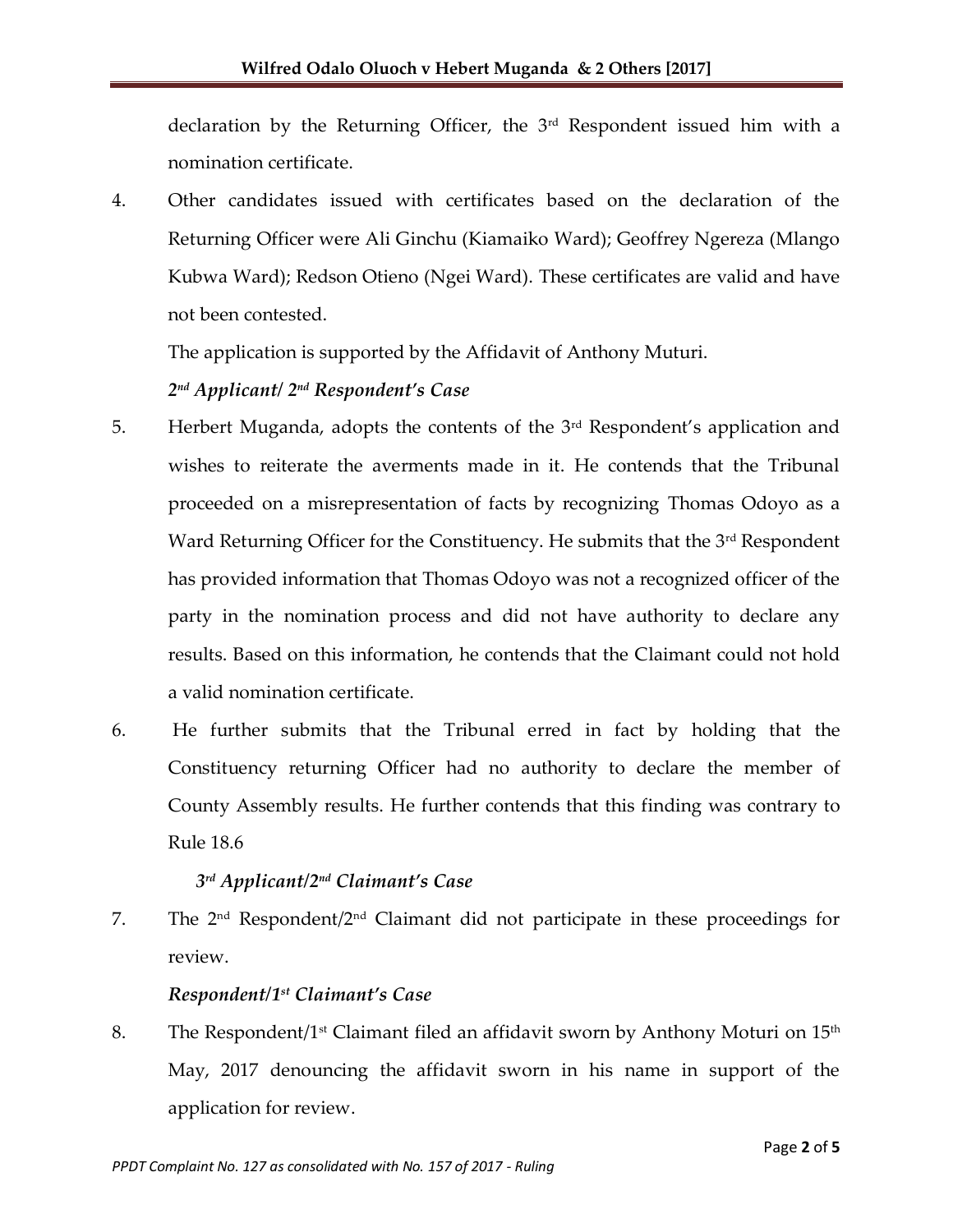#### *Analysis*

9. Order 45 of the Civil Procedure Rules, 2010 provides:

**Any person considering himself aggrieved by a decree or order from which an appeal is allowed, but from which no appeal has been preferred; or from a decree or order from which no appeal is allowed, and who from the discovery of new and important matter or evidence which, after the exercise of due diligence, was not within his knowledge or could not be produced by him at the time when the decree was passed or the order made, or on account of some mistake or error apparent on the face of the record, or for any other sufficient reason, desires to obtain a review of the decree or order, may apply for a review of judgment to the court which passed the decree or made the order without unreasonable delay.** 

- 10. The applicant seeks review on the grounds of "discovery of new and important matter" and "error on the face of the record".
- 11. First, no copy of the decree or order appealed from is attached to the application for review. It is trite law that an application for review cannot be entertained if the order sought to be reviewed has not been extracted; an applicant for review must be aggrieved by a formal order or decree and not a ruling or judgment. We are bound by the decisions of the High Court in this regard in *Evans Bwire v Andrew Ngida [2000] eKLR* and *Nathan Ondego Mdeizi v National Housing Corporation [2000] eKLR***.**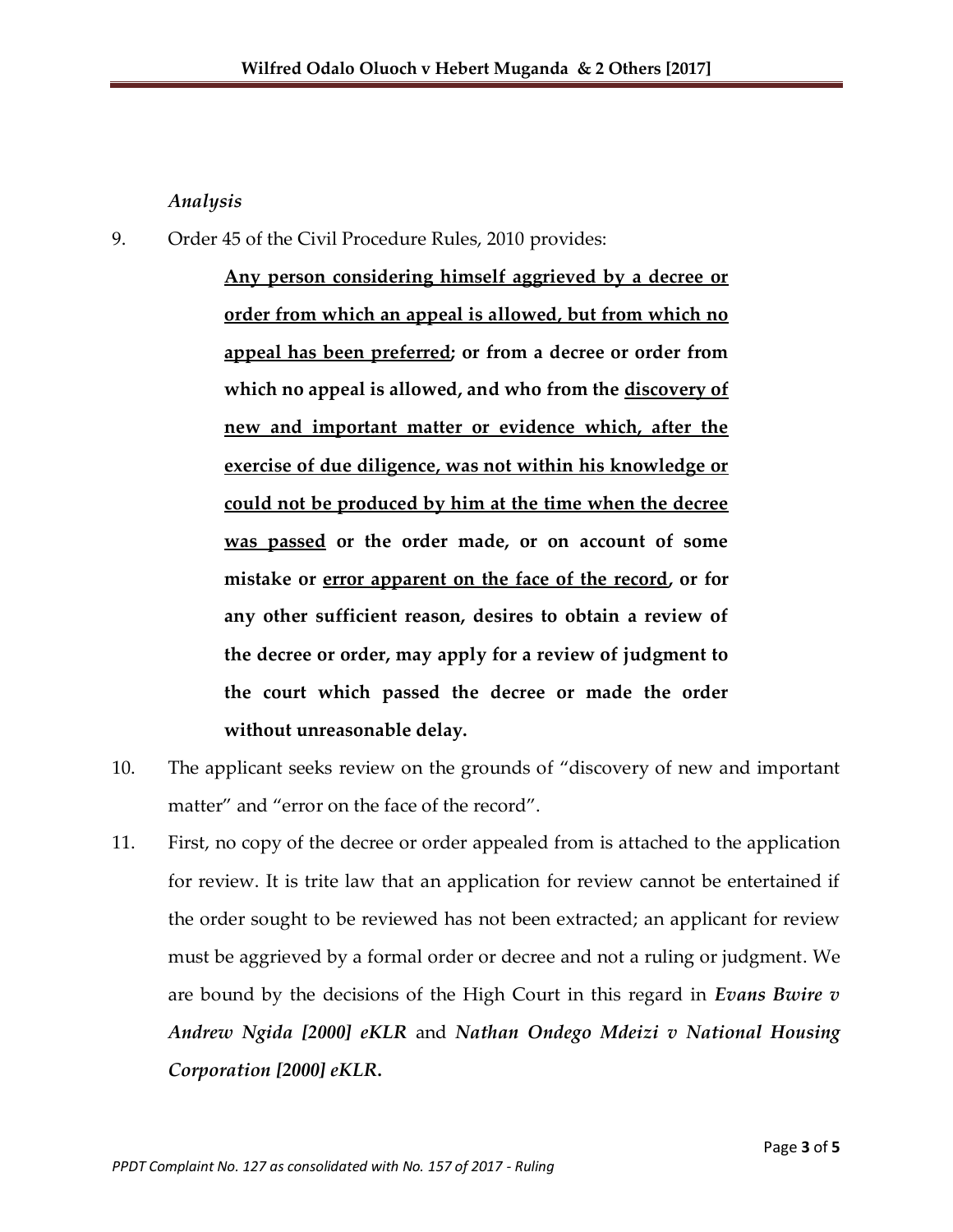- 12. Second, it has also not been established that the suggested clarifications from the 3<sup>rd</sup> Respondents amount to the "discovery of new and important matter or evidence" which, after the exercise of due diligence, were not within the knowledge of, or could not be produced by, counsel for the applicants at the time when the decree was passed. *See Kuria v Shah [1990] eKLR*.
- 13. We are persuaded that what is purported to be new and material evidence was at all times in the possession of the  $3<sup>rd</sup>$  Respondent and what is sought is not a review, but a re-hearing of the dispute.
- 14. Third, to warrant a review of an error alleged to be on the face of a record, such an error ought to be so clear as to be without dispute. On the other hand, the applicant contends that "Tribunal erred in fact by holding that the Constituency returning Officer had no authority to declare the member of County Assembly results".
- 15. As held by the Court of Appeal in *Origo v Mungala [2005] 2 KLR 307* an erroneous conclusion of fact or evidence is not a ground for review but may be a good ground for appeal. We are also bound by the decision of the High Court in *Njoroge v Savings & Loan Kenya Ltd [1990] eKLR* that an erroneous view of evidence or law is no ground for a review though it may be a good ground for an appeal. An application for review should not be taken as a form of appeal.

### **Reliefs**

16. We are therefore persuaded that there are no proper grounds of review in this application. It is dismissed with costs to the Respondent/Complainant - Wilfred Odalo Oluoch. We so order.

## **DATED and DELIVERED at Nairobi this 17 th day of May 2017**

**Kyalo Mbobu ....................................................................**

**Chairperson**